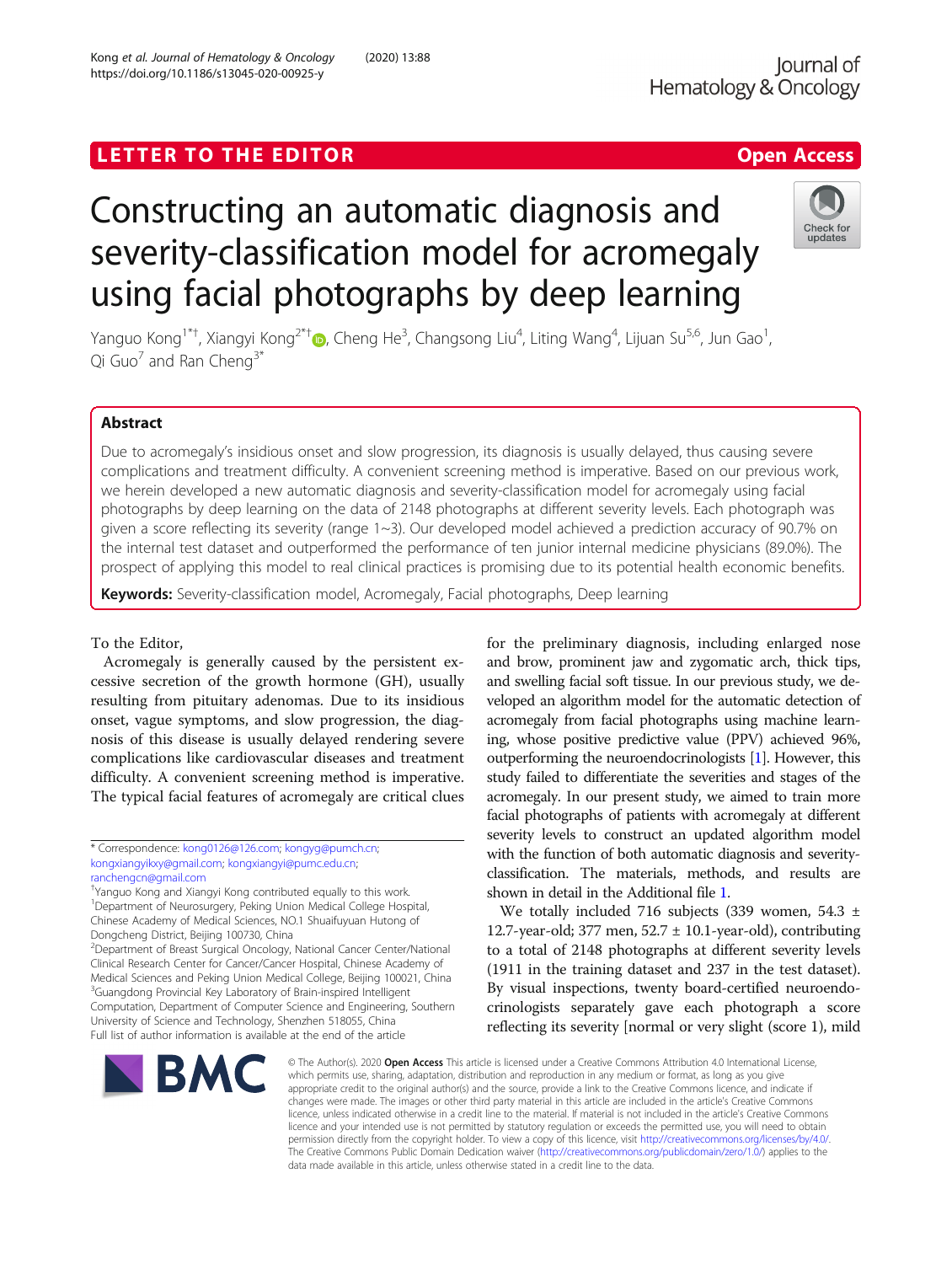or moderate (score 2), and severe (score 3)]. The modal numbers were chosen as the final scores (for all photographs, the proportions of the occurrence of the modal numbers were over 80% among the 20 scores). We calculated a Spearman rank-order correlation coefficient with  $p$ values to validate the significant positive correlation between the score and the real clinical severity, reflected by the tumor size, tumor maximum diameter, serum GH level, serum insulin-like growth factor (IGF)-1 level, and ki67% (all  $P < 0.01$ ; [Table S1](#page-2-0), [Figure S1](#page-2-0)), which could be seen as the gold standard used to assign the true severity label to each patient.

The Face Recognition Library was used to do the face detection. Specifically, we first used OpenCV Cascade Classifier with a Haar Cascade to detect the face in a color image and get the face bounding rectangle box. In order to retain the forehead and chin information, we then increased the height of the bounding box by expanding both the top and bottom. At last, we cropped and resized all the detected bounding boxes to the same pixel dimensions of  $160 \times 160$  pixels ([Figure S2](#page-2-0)). We augmented the existing data by changing the brightness, changing the saturation, adding Gaussian noise, and flipping horizontally [\(Figure S3\)](#page-2-0). Face frontalization was achieved using the method proposed by Sagonas et al. [[2\]](#page-3-0). The architecture of our model is shown in Fig. 1. We used the pre-trained Inception ResNet V1 as our feature extractor for face recognition based on CASIA-WebFace dataset [\[3](#page-3-0)]. At the end of our model, there were two branches, one for the softmax loss and the other for the center loss. In the softmax loss branch, instead of using fully connected layers, we proposed to use a  $1 \times 1$  convolutional layer and a global average pooling layer as the final classifier, which could reduce the number of parameters and possibility of overfitting. Then, we used the cross-entropy as our softmax loss function [\[4](#page-3-0)]. In the center loss branch, we used a fully connected layer to produce a 512-dimensional vector as the learned features. To take advantage of the discriminative power of the features, we created three trainable 512-

dimensional vectors corresponding to three classes respectively. Then, we used the distance between the vectors and the features as our center loss, i.e., the input images belonged to the same class should have the same features.

The trained model was tested by a separate test dataset, which was labeled by the same neuroendocrinologists. The test data were not seen before and collected from different hospitals, containing a total of 79 subjects with 237 photographs, among which, 43 photographs were scored 1, 93 photographs scored 2, and 101 photographs scored 3. The total prediction accuracy of our proposed model was 90.7%, where 22 photographs had the incorrectly predicted scores. For score 1 class, our model had a precision of 94.1%, a recall of 74.4%, and a F1-Measure of 0.831 (Table [1](#page-2-0) (A)). To be more specific, the false-negative rate (FNR) was 1.03%, where two patients with acromegaly were predicted to be health (predicted to score 1 participants) over 194 participants with acromegaly (score 2 and score 3 participants). We also tested its performance against ten junior internal medicine physicians. The total prediction accuracy of our model was higher than that of the ten physicians (90.7% vs. 89.0%). For score 1 class, the physicians had a precision of 91.7%, a recall of 76.7%, and a F1-Measure of 0.835 (Table [1](#page-2-0) (B)).

Previously published related models, including our own developed one [\[1](#page-3-0)], could only tell whether or not the photography was an acromegaly. To our knowledge, the present model was the first one with the function of severity-classification, thus had some breakthrough implications. Of note, the accuracy 90.7% was lower than that of our previous study (PPV 96%) [\[1](#page-3-0)]. This was because the outcome of the severity-classification model was a polytomous variable rather than a dichotomous variable and had to require much more potential input characteristic variables. This study harbored several limitations. Firstly, because the acromegaly itself is an uncommon disease, the training data size was not large enough. To achieve a higher accuracy, we have been

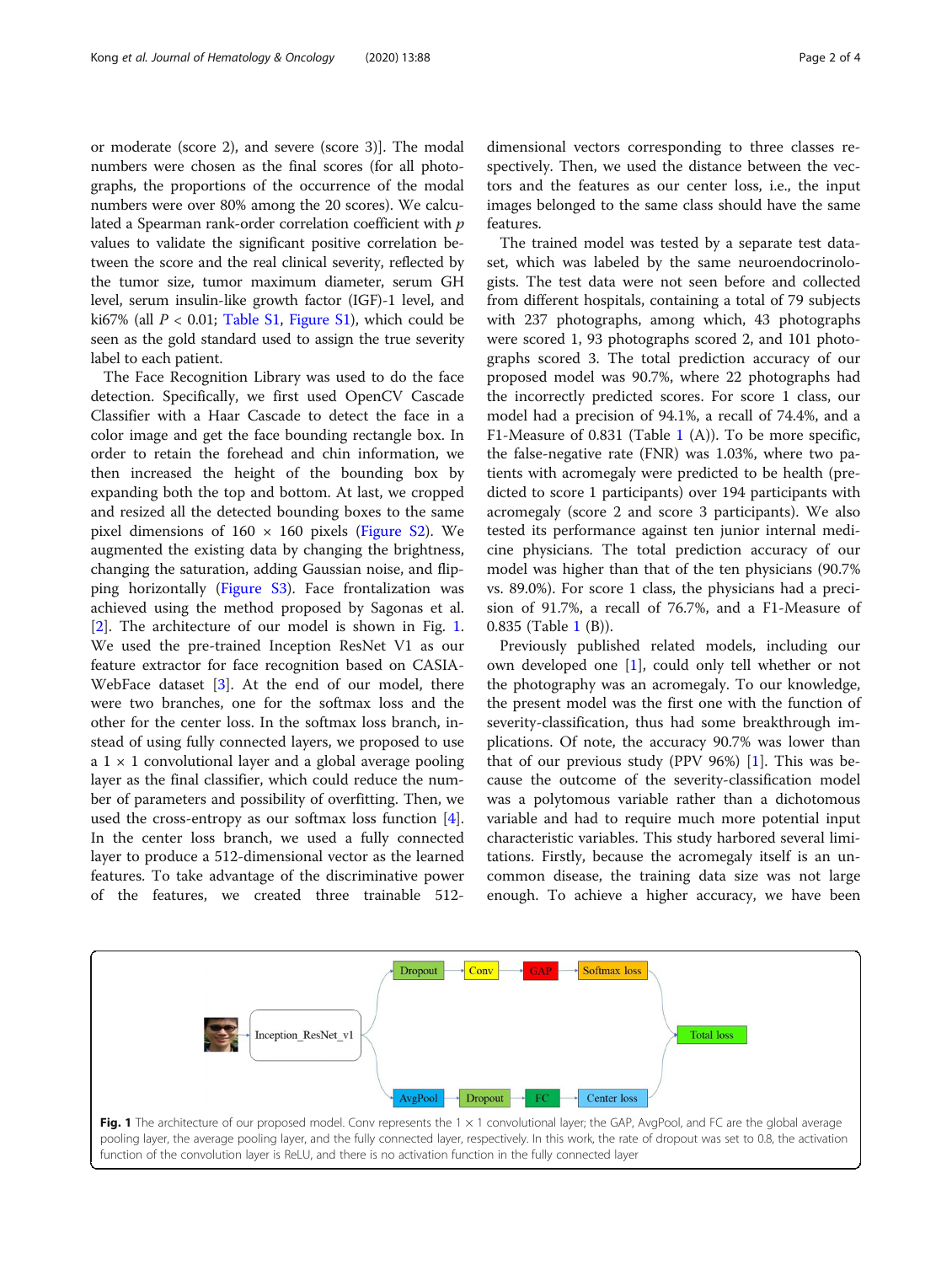<span id="page-2-0"></span>Table 1 Confusion matrix to evaluate accuracy, precision, and recall of the algorithm model

| Predicted severity                                       | Actual numbers in the test dataset | Total   |                |       |
|----------------------------------------------------------|------------------------------------|---------|----------------|-------|
|                                                          | Score 1                            | Score 2 | Score 3        |       |
| A Accuracy, precision, and recall of our algorithm model |                                    |         |                |       |
| Score 1                                                  | 32                                 | 1       | 1              | 34    |
| Score 2                                                  | $\overline{4}$                     | 85      | $\overline{2}$ | 91    |
| Score 3                                                  | 7                                  | 7       | 98             | 112   |
| Total                                                    | 43                                 | 93      | 101            | 237   |
| Precision                                                | 94.1%                              | 93.4%   | 87.5%          |       |
| Recall                                                   | 74.4%                              | 91.4%   | 97.0%          |       |
| F1-Measure                                               | 0.831                              | 0.924   | 0.920          |       |
| Total prediction accuracy                                |                                    |         |                | 90.7% |
| <b>B</b> Accuracy, Precision, and Recall of Physicians   |                                    |         |                |       |
| Score 1                                                  | 33                                 | 3       | 0              | 36    |
| Score 2                                                  | 5                                  | 83      | 6              | 94    |
| Score 3                                                  | 5                                  | 7       | 95             | 107   |
| Total                                                    | 43                                 | 93      | 101            | 237   |
| Precision                                                | 91.7%                              | 88.3%   | 88.8%          |       |
| Recall                                                   | 76.7%                              | 89.3%   | 94.1%          |       |
| F1-Measure                                               | 0.835                              | 0.888   | 0.914          |       |
| Total prediction accuracy                                |                                    |         |                | 89.0% |

focusing our efforts on two main directions: (1) accumulating more photography to enlarge the data size and (2) introducing the face classification with 3D information of video frames, which would overcome those difficulties in image pre-processing and increase the accuracy for acromegaly screening. Secondly, although the test dataset we used were collected from different hospitals, the data size was small. We will test its generalization on a greater scale. Thirdly, the study was performed mainly in Asian population and may be limited to be extrapolated to other populations. We have been trying to estimate its applicability to Caucasian and Black populations and anticipate completing this work by the end of this year. Nevertheless, the grassroots solution for the model generalization was still incorporating more training data of other populations to further optimizing the algorithm.

In conclusion, this developed model achieved a relatively high sensitivity and specificity for automatic diagnosis and severity-classification of acromegaly. Due to its usefulness in helping people conduct the self-screening conveniently, such as uploading one's selfie to a specifically developed mobile min app, resulting in acromegaly's early diagnosis and thus early treatment, our work could greatly save medical resources, improve medical efficiency, alleviate imbalances in health development between regions, and has significant health economic benefits in the world.

Supplementary information accompanies this paper at [https://doi.org/10.](https://doi.org/10.1186/s13045-020-00925-y) [1186/s13045-020-00925-y](https://doi.org/10.1186/s13045-020-00925-y).

| <b>Additional file 1</b> The materials, methods, results and limitations of this |  |  |  |  |  |
|----------------------------------------------------------------------------------|--|--|--|--|--|
| study in detail.                                                                 |  |  |  |  |  |
| Additional file 2: Table S1, Spearman correlation coefficient results and        |  |  |  |  |  |

Additional file 2:. Table S1. Spearman correlation coefficient results and p-values measuring the rank correlation.

Additional file 3:. Figure S1. The heatmap displaying the Spearman Correlation coefficient of the score and other features.

Additional file 4:. Figure S2. Face detection: the blue box represented the detected bounding box by the Face Recognition library. The red box represented the bounding box after we increased the height.

Additional file 5:. Figure S3. Examples of data augmentation methods, from left to right, we had the original image, the image with changed brightness, the image changed saturation, the image added Gaussian noise, the image flipped horizontally.

#### Abbreviations

GH: Growth hormone; PPV: Positive predictive value

#### Acknowledgements

We thank all the patients and families who were involved in this study for providing their photographs.

#### Authors' contributions

YK and XK put forward the key idea of this study and collect all the patient data regarding the acromegaly disease. RC, CH, and LS analyzed the data and developed the algorithm model. JG and QG conducted the algorithm validation. XK was a major contributor in writing the manuscript. All authors read and approved the final manuscript.

#### Funding

This study was supported by the Non-profit Central Research Institute Fund of Chinese Academy of Medical Sciences (Project Number: 2019XK320041).

#### Availability of data and materials

All supporting data are included in the manuscript and supplemental files. Additional data are available upon reasonable request to corresponding author.

#### Ethics approval and consent to participate

This study had passed the ethical review before conduction. Every involved subject had signed an informed consent. The study was conducted in accordance with the Declaration of Helsinki, Guideline for Good Clinical Practice, and applicable national and local regulations for trials.

#### Consent for publication

All authors read and approved the final manuscript for publication.

#### Competing interests

The authors declare no competing interests.

#### Author details

<sup>1</sup>Department of Neurosurgery, Peking Union Medical College Hospital Chinese Academy of Medical Sciences, NO.1 Shuaifuyuan Hutong of Dongcheng District, Beijing 100730, China. <sup>2</sup>Department of Breast Surgical Oncology, National Cancer Center/National Clinical Research Center for Cancer/Cancer Hospital, Chinese Academy of Medical Sciences and Peking Union Medical College, Beijing 100021, China. <sup>3</sup>Guangdong Provincial Key Laboratory of Brain-inspired Intelligent Computation, Department of Computer Science and Engineering, Southern University of Science and Technology, Shenzhen 518055, China. <sup>4</sup>Department of Electronic Engineering, Tsinghua University, Beijing 100084, China. <sup>5</sup>Shenzhen JOY SMART Lab INC, Shenzhen, China. <sup>6</sup>School of Media and Health Communication, Shenzhen University, Shenzhen, China. <sup>7</sup>Cardiovascular Epidemiology Unit, Department of Public Health and Primary Care, University of Cambridge, Cambridge, UK.